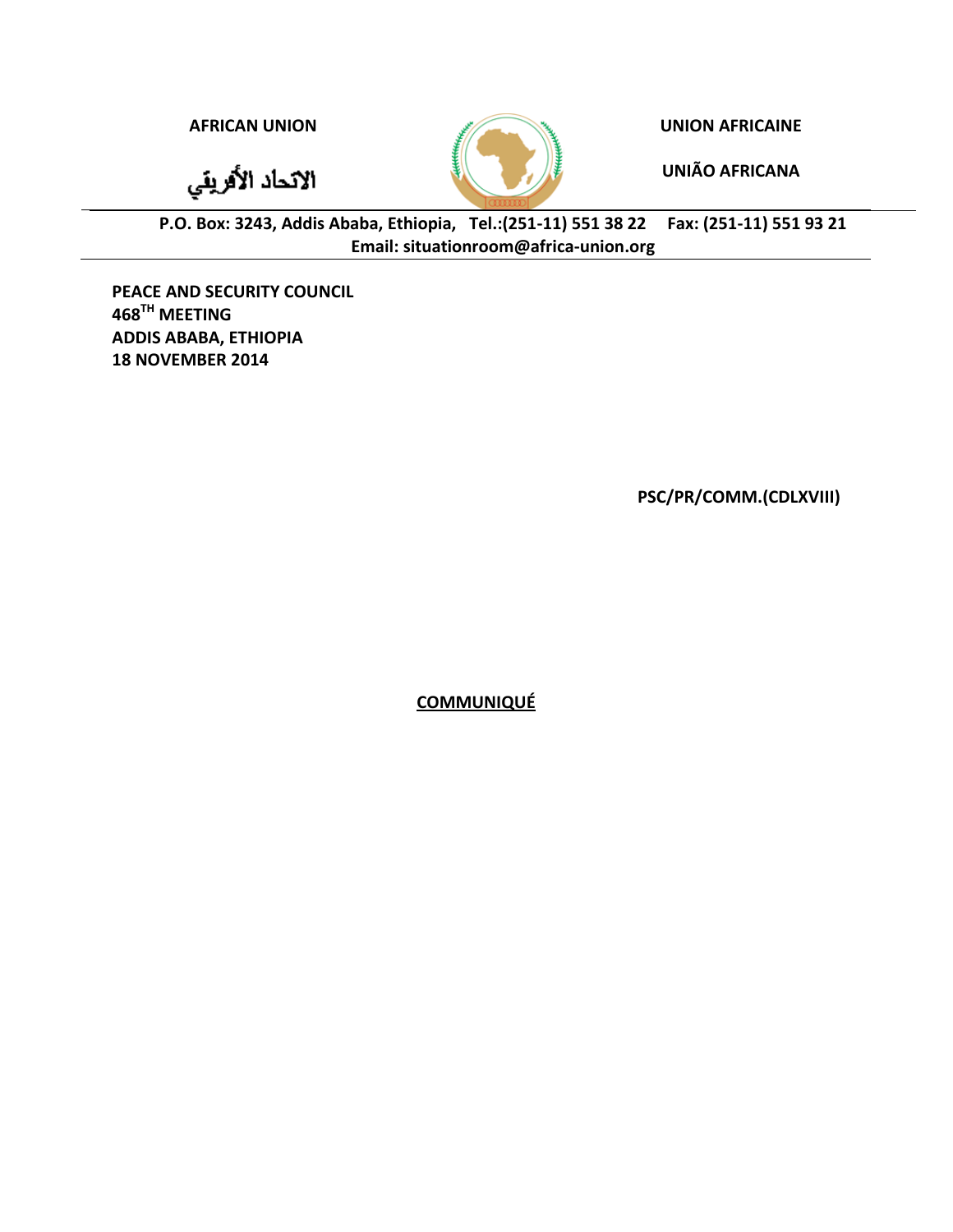## **COMMUNIQUÉ**

The Peace and Security Council of the African Union (AU), at its 468<sup>th</sup> meeting held on 18 November 2014, adopted the following decision on the situation in Burkina Faso:

## **Council,**

1. **Takes note** of the briefing by the Special Envoy of the Chairperson of the Commission for Burkina Faso and the additional information provided by the Commission, as well as of the statement made by the representative of Burkina Faso. Council **also takes note** of the Memorandum on the situation in Burkina Faso submitted by the President of the Commission of the Economic Community of West African States (ECOWAS) and presented by Ghana, as Chair of ECOWAS, as well as of the statement made by the representative of the United Nations (UN);

2. **Recalls** communiqué PSC/PR/COMM.(CDLXV) adopted at its 465<sup>th</sup> meeting held on 3 November 2014, as well as the press release issued by the Chairperson of the Commission on 17 November 2014;

3. **Expresses deep appreciation** to the current Chairperson of the African Union, President Mohamed Ould Abel Aziz of Mauritania, as well as to Presidents Macky Sall of Senegal, Chair of the ECOWAS Contact Group on Burkina Faso, John Dramani Mahama of Ghana, current Chairman of ECOWAS, Goodluck Jonathan of Nigeria, and Faure Gnassingbe of Togo, for their sustained and timely efforts towards the establishment of a civilian-led transition in Burkina Faso, including the visits undertaken to Ouagadougou within the framework of communiqué PSC/PR/COMM.(CDLXV) and the principles underlying the African Peace and Security Architecture (APSA);

4. **Reiterates its appreciation** to the AU and ECOWAS Commissions, as well as to the UN Secretariat, for the joint missions conducted to Ouagadougou, comprising the AU Special Envoy for Burkina Faso, Edem Kodjo, the President of the ECOWAS Commission, Kadre Desire Ouedraogo, and the UN Special Representative for West Africa, Mohamed Ibn Chambas, as part of the overall efforts to facilitate the establishment of a civilian-led transition in Burkina Faso;

5. **Welcomes** the significant progress made in Burkina Faso towards the establishment of a civilianled transition, in conformity with the aspirations of the people of Burkina Faso for the consolidation of democracy in their country. In this respect, Council **notes with satisfaction :**

- (i) the restoration of the 1991 Constitution, on 15 November 2014;
- (ii) the signing, on 16 November 2014, in Ouagadougou, by all the Burkinabe stakeholders, of the Transitional Charter, leading to the holding, within a maximum of one year, of free, fair and transparent elections; and
- (iii) the appointment of a civilian, Mr. Michel Kafando, as Transitional President, on 17 November 2014, and **looks forward** to his swearing-in, on 18 November 2014, and to the transfer of power by the military, on 21 November 2014 ;

6. **Recognizes** that these measures are in line with the relevant provisions of communiqué PSC/PR/COMM.(CDLXV) and **agrees,** in anticipation of the transfer of power to the newly-designated Transitional President, scheduled to take place on 21 November 2014, not to take the measures that were envisaged in paragraphs 9 (iii) and 14 of communiqué PSC/PR/COMM.(CDLXV), including the suspension of the participation of Burkina Faso in the activities of the AU;